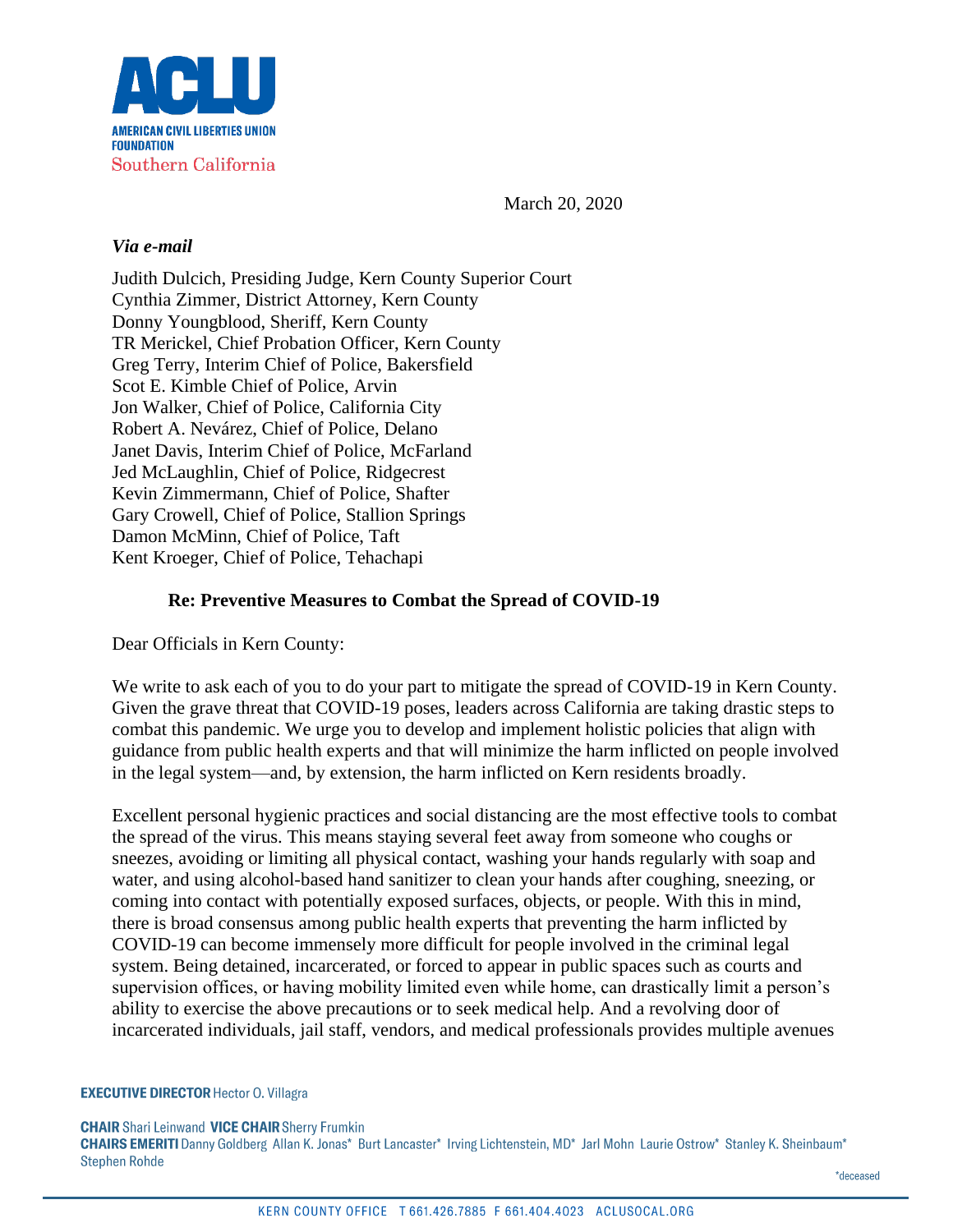for COVID-19 to enter Kern County jails and exit back into our neighborhoods and homes, threatening incarcerated people as well as the entire Kern community.

We therefore urge each of you to take immediate steps to protect public health as much as possible. In addition to ensuring that employees are given sick leave as necessary and are not allowed to work while sick, these steps must focus on minimizing people unnecessarily entering the legal system, especially those vulnerable to COVID-19. They also must involve adopting best public health practices when interacting with the public and inside of jails. The longer officials in Kern County wait to act, the worse this will be.

**KCSO and Police Departments** must drastically limit the number of people they detain, even briefly. Toward that end, we make the following recommendations:

- 1) Discontinue ticketing, detaining, and arresting people for low-level offenses and "quality of life" crimes, except in extraordinary circumstances. Such minor offenses pose at most minimal threats to public safety, which are far outweighed by the serious health risks to both the individuals and the larger community created by jailing people or requiring them to appear at crowded courthouses in the next several weeks, potentially during the height of the pandemic's effect in Kern County.
- 2) If officers do take enforcement action, limit the number of people arrested, booked, and detained in close proximity to other people by:
	- a. Issuing citations instead of arresting and booking people accused of misdemeanors;
	- b. Default to charging a misdemeanor for all "wobbler" offenses, pursuant to Penal Code Section 17(b), in order to allow citation and release pursuant to Penal Code Section 853.6, absent a known risk of serious physical harm to another person;
	- c. Issuing citations instead of arresting and booking people for warrants related to any crime that are not serious or violent felonies, absent a known risk of serious physical harm to another person;
	- d. Issuing citations instead of arresting and booking people for technical violations of probation or parole that do not involve allegations of serious physical harm to another person;
	- e. Immediately releasing people held in police station jails with a citation to appear in court, unless they are accused of a serious or violent felony and there is a known risk of serious physical harm to another person.

Law enforcement agencies across the country, informed by public health experts, have adopted this approach. For example, the Los Angeles Police Department and County Sheriff's Department recently began dramatically reducing the number of arrests they make, in part by citing and releasing people as often as possible. *See Arrests by LAPD and Sheriff's Department drop amid coronavirus outbreak*, L.A. Times (Mar. 18, 2020), [latimes.com/california/story/2020-03-18/lapd-arrests-crime-coronavirus-03182020.](http://www.latimes.com/california/story/2020-03-18/lapd-arrests-crime-coronavirus-03182020)

3) Halt the criminalization of homelessness. Do not tow RVs or other vehicles that people are using for shelter for debt collection, unpaid registration, minor parking violations, or in other cases where there is no immediate public safety need. People experiencing homelessness currently struggle with the increased risk of disease spread and potential for increased severity of symptoms of the disease itself. They should be allowed to mitigate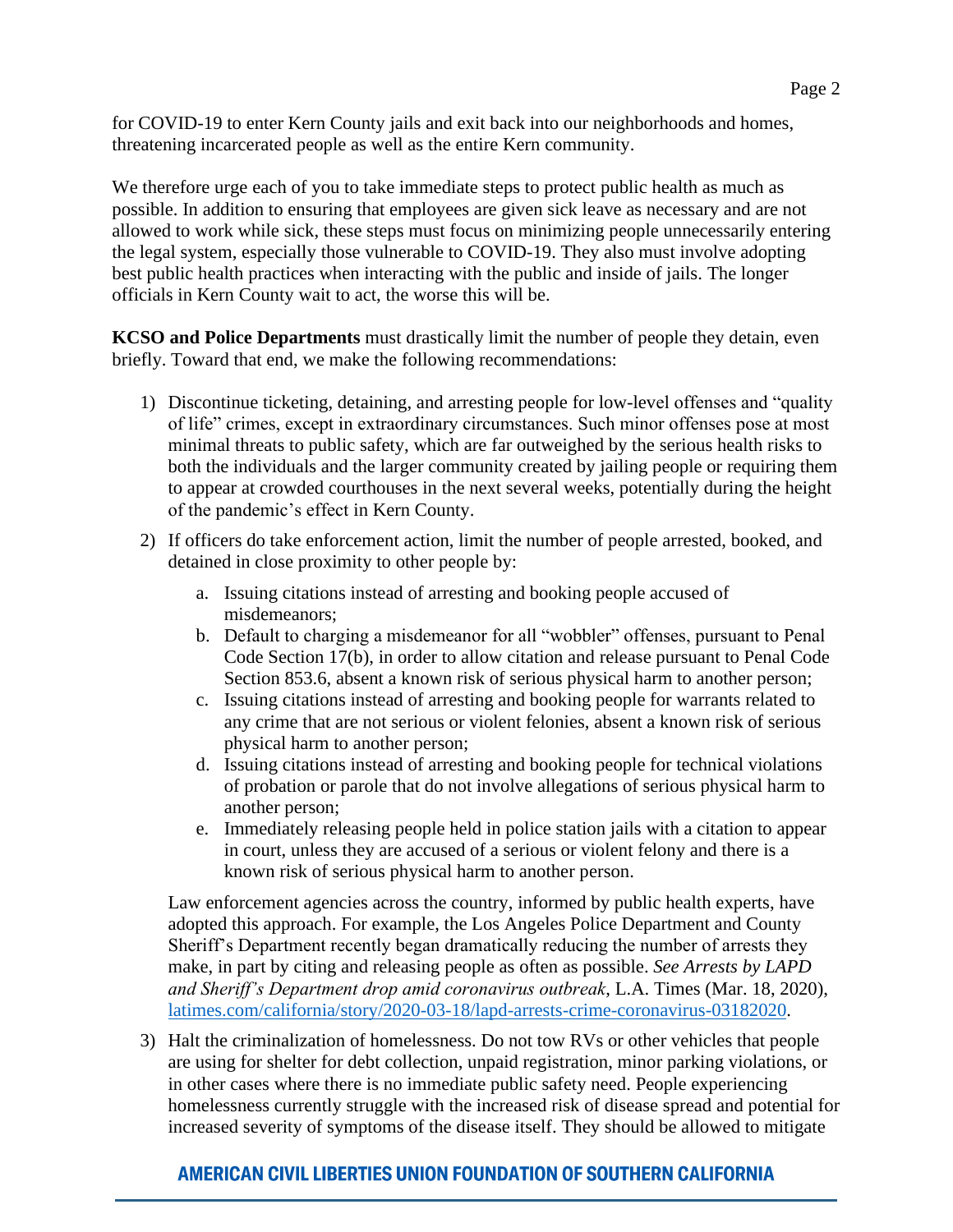these risks without being subject to criminal law enforcement. Crowding people into carceral settings or temporary shelters subverts social distancing.

- 4) Beyond the minimum requirements of California's sanctuary laws, immediately cease the transfer of anyone into the custody of ICE to avoid crowding more people in Mesa Verde, where medical care is notoriously deficient.
- 5) Provide quality healthcare to all persons in your custody, including transferring to a hospital any person who is too ill for jail medical staff to effectively treat.
- 6) Ensure that all holding cells enable adequate social distancing. Perform regular and thorough cleaning of all lock-up facilities, police vehicles, and items that are used for arrest or booking. Ensure that all persons in custody have access to adequate sanitary equipment and hygiene supplies and are instructed on proper cleaning habits.

The **Kern County Sheriff** must exercise his authority to protect the people who are, will soon become, and may remain incarcerated. Indeed, under Section 26602 of the Government Code, it is the Sheriff's duty "to execute all orders of the local health officer issued for the purpose of preventing the spread of any contagious or communicable disease."

People in jail are highly vulnerable to outbreaks of contagious illnesses. They have little ability to inform themselves about preventive measures, or to take such measures if they do manage to learn of them. They are housed in close quarters, have little control over their daily interaction with others, and are often in poor health. Coronavirus inevitably will reach the incarcerated population, and given inherent space and resource constraints, Lerdo will be overburdened in trying to treat the disease and prevent its spread to all those inside. KCSO must make it a top priority to ensure that Lerdo and the County's receiving facilities are as empty, safe, and clean as possible. Toward that end, we make several recommendations:

- 1) The KCSO Law Enforcement Bureau should follow the recommendations above in order to limit the number of people who are detained in the first place. In addition, KCSO should postpone the execution of writs of possession or other lockouts that are not directly related to a protective order (e.g. TRO issued by a court related to domestic violence or elder/dependent abuse).
- 2) KCSO must continuously assess the jail population and maximize the number of people who can be immediately released. While we are encouraged by the news that KCSO released 38 individuals this week in response to COVID-19, that represents a tiny percentage of the jail's population, proportionally much less than the reduction the Los Angeles County Sheriff has undertaken in the past three weeks. *See More L.A. County jail inmates released over fears of coronavirus outbreak*, L.A. Times (Mar. 19, 2020), [latimes.com/california/story/2020-03-19/la-jails-coronavirus-sheriffs-department.](http://www.latimes.com/california/story/2020-03-19/la-jails-coronavirus-sheriffs-department)

Government Code Section 8658 provides the Sheriff with protection from civil or criminal liability for the act of removing individuals from KCSO custody in the case of an emergency. On the other hand, Kern County is liable for any decision by the Sheriff reflecting indifference to the grave risks COVID-19 poses to County residents and individuals in the jail. The Sheriff should grant accelerated release to any inmate with 30 days or less on their sentence pursuant to authority granted under Section 4024.1 of the Penal Code, or apply to the Kern County Superior Court Presiding Judge for such authority if he does not already have it. For anyone who is being released, KCSO should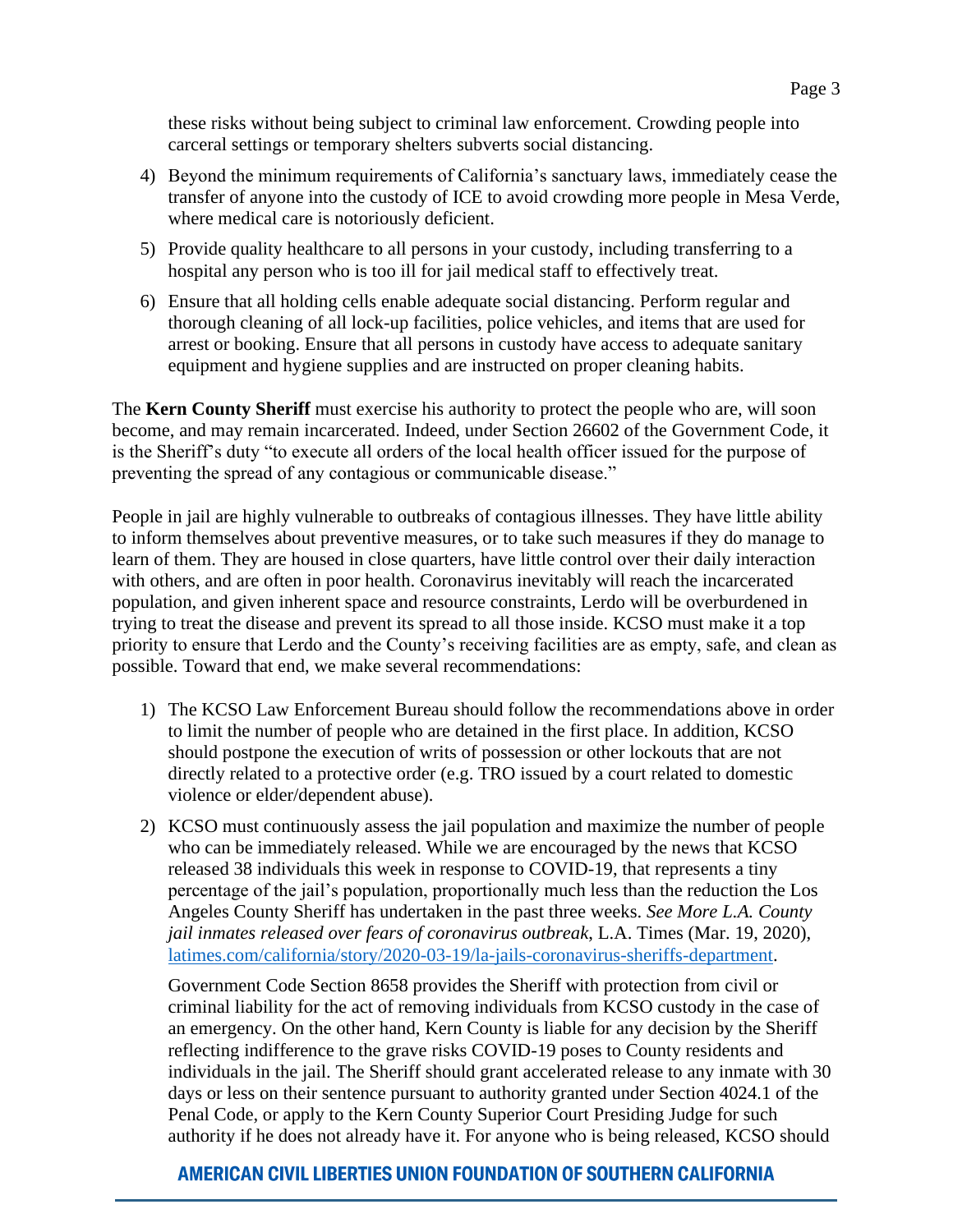- 3) KCSO must sanitize Lerdo and receiving facilities and ensure these facilities have adequate supplies of soap, hand sanitizer, tissues, and other hygiene products. KCSO must make these products freely and constantly available to staff and incarcerated people.
- 4) KSCO must implement procedures to care for those who become ill in its facilities. Those procedures must include, at a minimum: screening and testing of people for COVID-19, based on the most up-to-date information available; increased access to medical care; access to the medication and equipment necessary to treat those who contract the virus; and the ability to immediately transfer sick patients to outside facilities for care when necessary.
- 5) KCSO must implement non-punitive procedures for housing people who are exposed to the virus, who are at high risk of serious illness, or who screen or test positive for COVID-19. This should not result in prolonged lockdowns. Any lockdown or interruption in regular activities, such as exercise or visits and phone calls with families or attorneys, should be based solely on the best science available and should be limited in scope and duration.
- 6) Given the suspension on visitation KCSO has imposed, it should make other forms of communication, such as e-mail and voice/video calls, available free to all people in jail.
- 7) The Sheriff, in consultation with Kern County Public Health, should implement additional plans to address several critical issues:
	- **Education of people in KCSO custody on COVID-19 Risks and Prevention:** People in Lerdo need to be informed about the virus and the measures they can take to minimize their risk of contracting or spreading the virus. They must be educated on the importance of proper handwashing, coughing into their elbows, and social distancing to the extent they can. Information about the spread of the virus, the risks associated with it, and prevention and treatment measures must be based on the best available science.
	- **Education of KCSO staff on COVID-19 Risks and Prevention:** Sheriff's deputies as well as administrative and medical staff all must be educated about the virus to protect themselves and their families, as well as the people in KCSO's custody.
	- **Example:** Regardless of how many staff stay home or people in jail become unavailable because they are having symptoms or how many people inside the jail become ill, the jail will have to continue functioning. There must be a plan for how necessary functions and services will continue in that situation.
	- **Screening and testing of the people in KCSO custody:** The plan must include science-informed guidance on how and when to screen and test people in KCSO facilities.
	- **Vulnerable Populations:** The plan must provide for additional precautions for those who are at high risk of serious illness if they are infected, such as pregnant women and people with chronic illnesses, compromised immune systems, or disabilities, and people whose housing placements restrict their access to medical care and limit the staff's ability to observe them.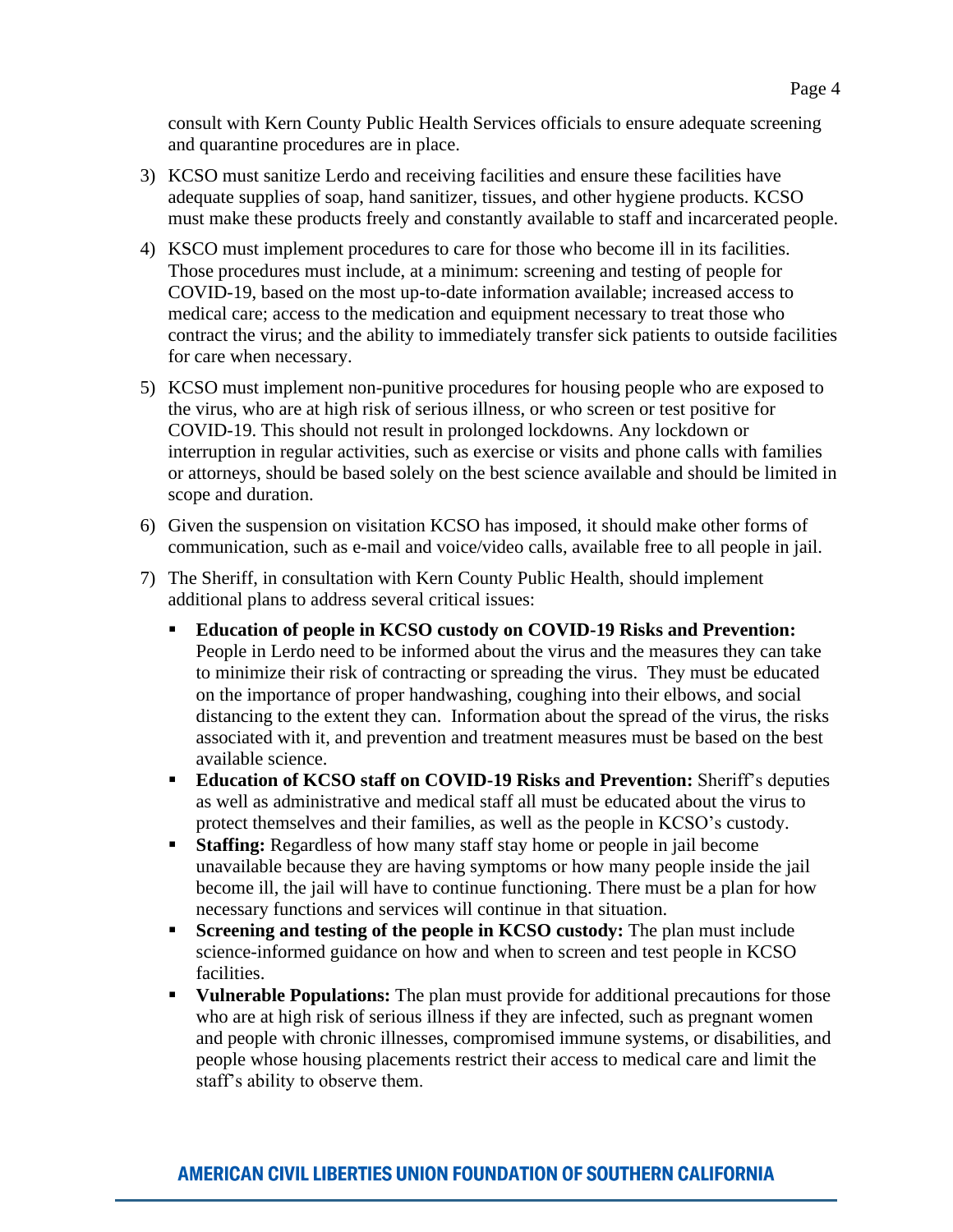The **Kern County Probation Department** must exercise its authority to limit the number of people who are incarcerated or forced into public spaces. Probation officers should cease inperson check-ins to accommodate the need for social distancing and should allow check-ins to occur by voice or video call. Where those technologies are not accessible to a person under supervision, officers should temporarily suspend check-in requirements. Additionally, Chief Merickel should suspend enforcement of any mobility-restricting supervision conditions that impede a person's ability to seek medical care or to support loved on who may have COVID-19 and instruct officers to waive enforcement of probation violations that do not involve allegations of serious physical harm to another person.

The **Kern County District Attorney** must limit the number of people who are held in jail. Toward that end, we make the following recommendations:

- 1) Move for release of all accused people without bail, absent a determination that the person poses a threat of serious bodily injury to another identifiable person if released. The District Attorney also should institute a review-and-release protocol for cases in which bail was sought and imposed over the past two months.
- 2) Decline criminal charges whenever possible and dismiss cases involving minor offenses. Where charges are not declined, reduce as many as possible to citations or non-warrant, non-arrest charges, with return dates that are at least 6 months from the date of alleged incident. Do not seek bench warrants calling for arrests in response to failures to appear in court during this time.
- 3) When seeking a plea or requesting a sentence, treat incarceration as a last resort. Decline to request jail time as a sentence for people convicted of crimes, absent a compelling public safety rationale that outweighs the potential health consequences of keeping someone in jail. Require prosecutors to articulate in court the potential health consequences of a jail sentence. Agree to delays in surrender dates for jail sentences.
- 4) Refrain from seeking community supervision that limits a person's ability to seek medical help or care for a loved one who has COVID-19. Move to suspend all fines and fees and move to dismiss any cases where payment or completion of programs or community labor are the only matters pending, so that people are not at risk of incarceration due to nonpayment and are not required to come to court or otherwise leave home to address those burdens.
- 5) Use all means available to advocate for the release of all medically fragile people and anyone over the age of 50 in the interest of justice, absent some compelling contrary reason. Our jail complex houses people with chronic illnesses and complex medical needs, who are more vulnerable to becoming ill and requiring more medical care with COVID-19. Releasing these vulnerable groups from jail soon will reduce the need to provide complex medical care or transfers to hospitals when staff may be stretched thin.

**Kern County Judges** have the ultimate decision-making authority, beyond what prosecutors may do. Judges therefore should be encouraged to consider the above recommendations. In particular, Section 1275 of the Penal Code requires considering "the protection of the public" and instructs that "public safety shall be the primary consideration." Here, public safety requires that as few individuals as possible enter or remain in the jail system.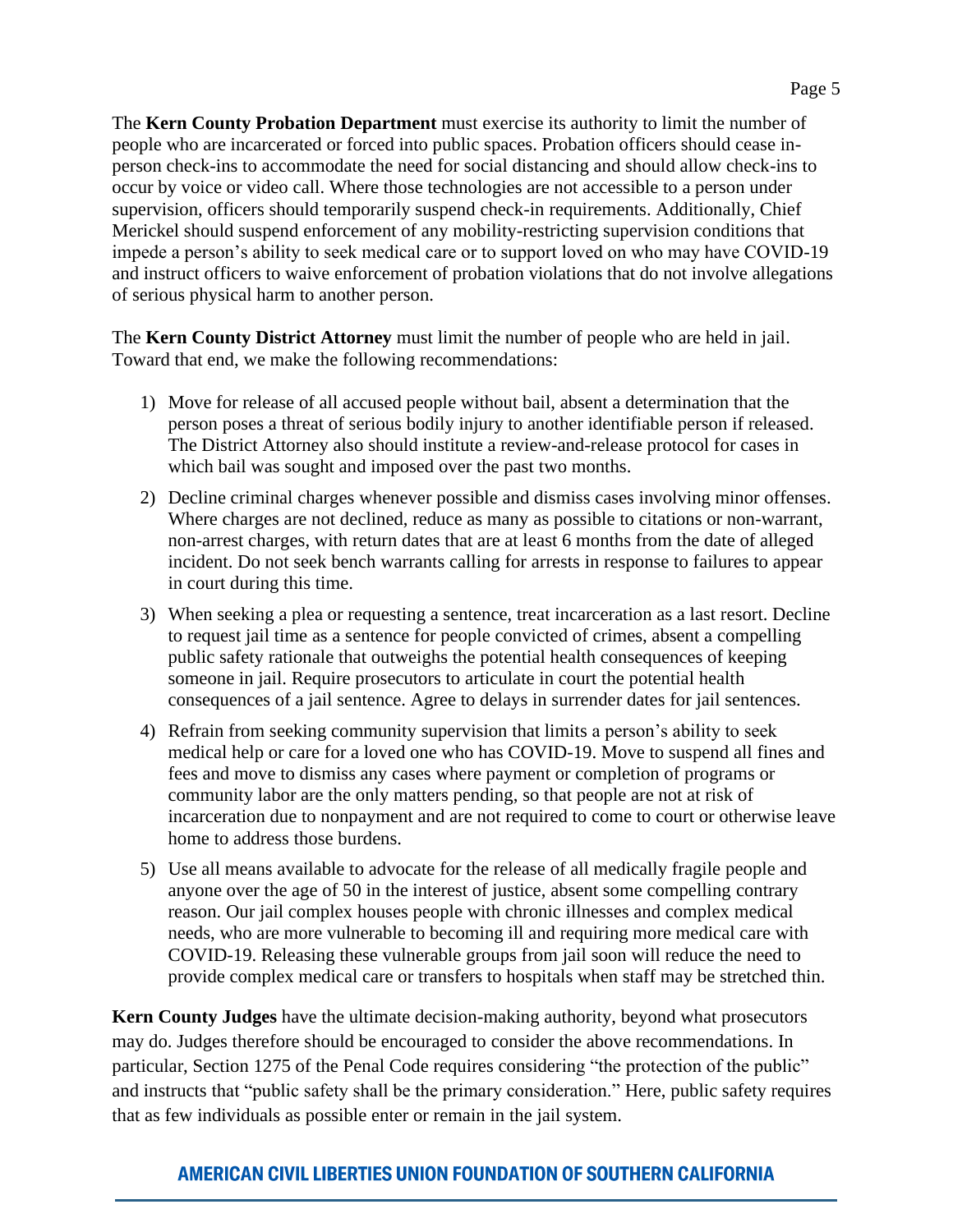In addition, we ask the Presiding Judge to consider the following measures:

- 1) Reconsider and rescind certain aspects of the General Order issued on Tuesday, March 17 (https://www.kern.courts.ca.gov/documents/court\_action\_covid\_19). While we appreciate the Court's attention to COVID-19, we were alarmed to learn that the Order includes measures that could exacerbate the pandemic and infringe civil liberties. Several items in the Order substantially increase periods of permissible pretrial detention, at a time when there is a consensus among public health experts that government officials should be working to reduce detention levels. Pursuant to the Order, police officers are empowered to detain anyone they arrest for a felony for up to seven days before bringing the person before a neutral magistrate—more than triple the constitutionally informed default of 48 hours. Under normal circumstances, this would be an affront to a core Fourth Amendment protection, but most salient now, this change is anathema to the broadly shared objective of decreasing incarceration in service of public health. Similarly, the Order extends the time from arraignment to preliminary examination by five days and extends the time for holding a criminal trial by thirty days. These and any other measures that increase the duration of pretrial detention endanger defendants and the public at large, while placing concomitant pressure on those defendants to accept unfair pleas to avoid risking exposure to COVID-19. We respectfully ask the Presiding Judge to reconsider these measures forthwith.
- 2) Encourage judges to allow anyone with an open criminal case and upcoming hearing the chance to waive that hearing voluntarily or conduct that hearing via telephone or video conference. Where someone does not have access to either of those technologies, judges should permit counsel to appear in person or via phone on behalf of a charged person without mandating that person's appearance.
- 3) Encourage judges to require prosecutors to articulate, on the record, public healthinformed justifications for any action that would bring people into courts, jails, or prisons.
- 4) Evictions carry the severe potential consequences of causing homelessness and forcing families into overcrowded conditions. Courts should relieve the pressure for vulnerable tenants to appear in court for their hearings and forestall the impacts of potential displacement—including losing access to basic hygiene, being forced into unsafe situations on the streets or in crowded shelters, and having decreased ability to attend to medical needs. Unlawful detainer actions, foreclosure actions, and applications for writs of execution proceed could subject the public to increased risk and frustrate Kern County residents' ability to take recommended protective measures. Thus, we ask the Court to request permission from Chief Justice Cantil-Sakauye to take the following steps:
	- a. Cancel scheduled hearings or provide the maximum extension for all pending unlawful detainer and foreclosure cases until a date that is at least thirty days after the terminations of state and local declarations of emergency.
	- b. Grant automatic extensions on any court-signed unlawful detainer stipulation that would require actions by tenants that would violate a shelter-in-place order until a date that is at least thirty days after the terminations of state and local declarations of emergency, or until thirty days after the court reopens, whichever is later.
	- c. Declare a moratorium on new unlawful detainer filings, foreclosure filings, and on entry of default in these matters until a date that is at least thirty days after the terminations of state and local declarations of emergency; and